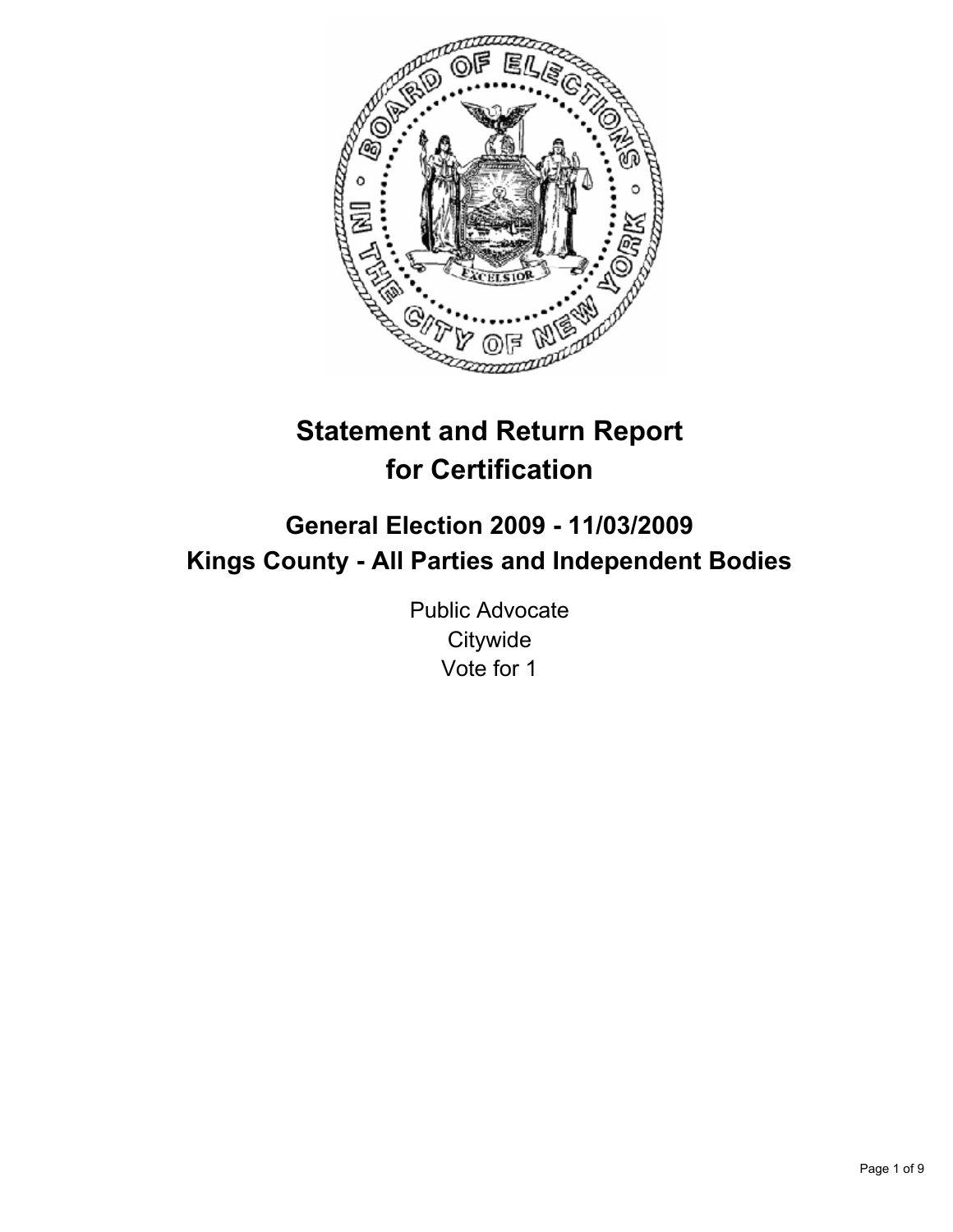

| <b>PUBLIC COUNTER</b>             | 16,934 |
|-----------------------------------|--------|
| <b>EMERGENCY</b>                  | 7      |
| ABSENTEE/MILITARY                 | 177    |
| <b>AFFIDAVIT</b>                  | 213    |
| <b>Total Ballots</b>              | 17,331 |
| BILL DE BLASIO (DEMOCRATIC)       | 11,992 |
| ALEX T ZABLOCKI (REPUBLICAN)      | 698    |
| WILLIAM J LEE (CONSERVATIVE)      | 175    |
| BILL DE BLASIO (WORKING FAMILIES) | 423    |
| MAURA DELUCA (SOCIALIST WORKER)   | 54     |
| JIM LESCZYNSKI (LIBERTARIAN)      | 28     |
| ERIC GIOIA (WRITE-IN)             | 1      |
| <b>Total Votes</b>                | 13,371 |
| Unrecorded                        | 3,960  |

**Assembly District 41**

| <b>PUBLIC COUNTER</b>               | 19,355 |
|-------------------------------------|--------|
| <b>EMERGENCY</b>                    | 201    |
| ABSENTEE/MILITARY                   | 333    |
| <b>AFFIDAVIT</b>                    | 169    |
| <b>Total Ballots</b>                | 20,058 |
| BILL DE BLASIO (DEMOCRATIC)         | 11,512 |
| ALEX T ZABLOCKI (REPUBLICAN)        | 2,987  |
| WILLIAM J LEE (CONSERVATIVE)        | 685    |
| BILL DE BLASIO (WORKING FAMILIES)   | 459    |
| MAURA DELUCA (SOCIALIST WORKER)     | 75     |
| <b>JIM LESCZYNSKI (LIBERTARIAN)</b> | 61     |
| CAHRLES RAGUSA (WRITE-IN)           | 1      |
| NORMAN SIEGEL (WRITE-IN)            | 1      |
| SALEM (WRITE-IN)                    | 1      |
| <b>Total Votes</b>                  | 15,782 |
| Unrecorded                          | 4,276  |

| <b>PUBLIC COUNTER</b>             | 14,422 |
|-----------------------------------|--------|
| <b>EMERGENCY</b>                  | 22     |
| ABSENTEE/MILITARY                 | 200    |
| <b>AFFIDAVIT</b>                  | 167    |
| <b>Total Ballots</b>              | 14,811 |
| BILL DE BLASIO (DEMOCRATIC)       | 9,866  |
| ALEX T ZABLOCKI (REPUBLICAN)      | 1,010  |
| WILLIAM J LEE (CONSERVATIVE)      | 256    |
| BILL DE BLASIO (WORKING FAMILIES) | 577    |
| MAURA DELUCA (SOCIALIST WORKER)   | 81     |
| JIM LESCZYNSKI (LIBERTARIAN)      | 27     |
| <b>Total Votes</b>                | 11,817 |
| Unrecorded                        | 2,994  |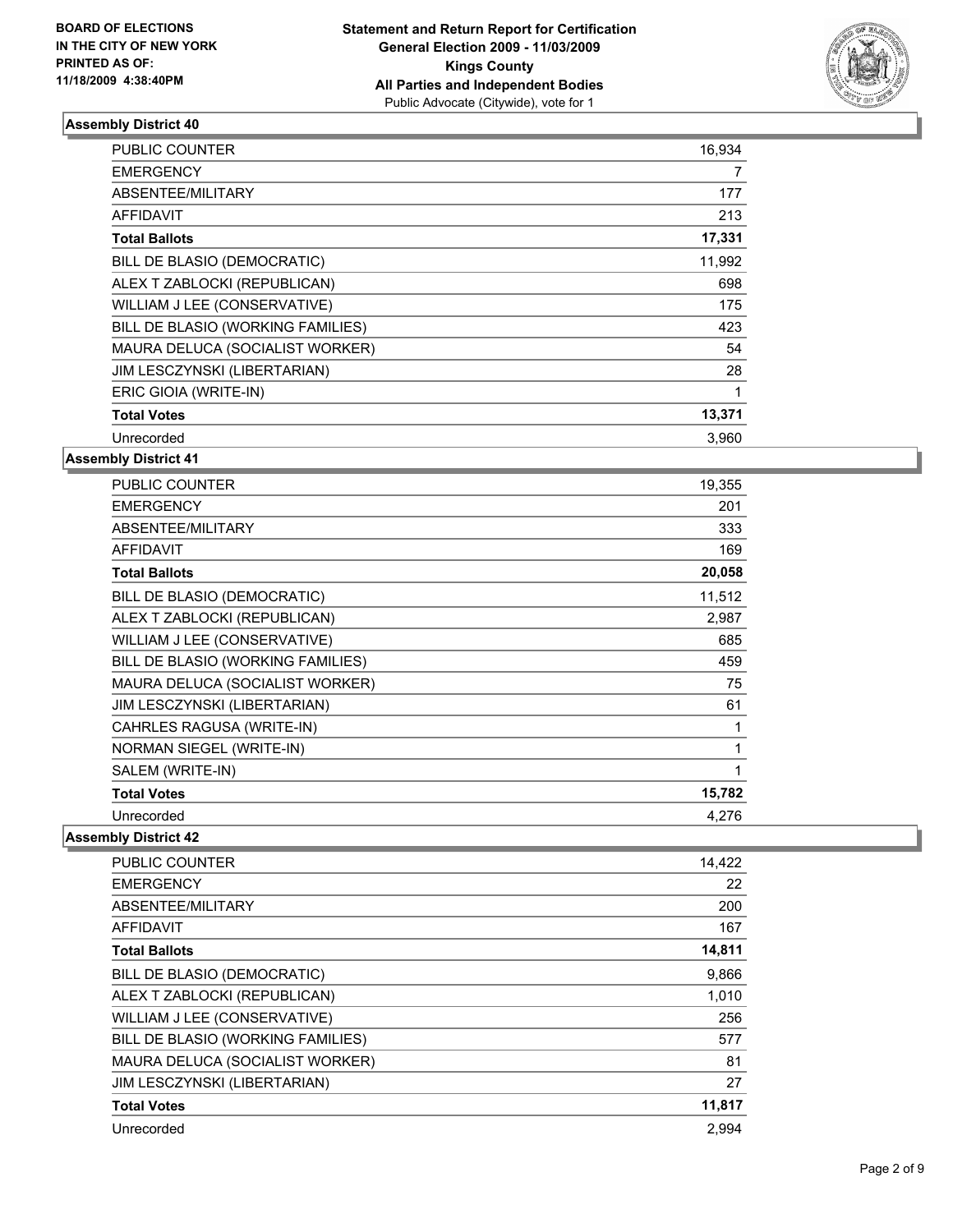

| <b>PUBLIC COUNTER</b>             | 15,902 |
|-----------------------------------|--------|
| <b>EMERGENCY</b>                  | 205    |
| ABSENTEE/MILITARY                 | 303    |
| AFFIDAVIT                         | 198    |
| <b>Total Ballots</b>              | 16,608 |
| BILL DE BLASIO (DEMOCRATIC)       | 11,636 |
| ALEX T ZABLOCKI (REPUBLICAN)      | 827    |
| WILLIAM J LEE (CONSERVATIVE)      | 273    |
| BILL DE BLASIO (WORKING FAMILIES) | 684    |
| MAURA DELUCA (SOCIALIST WORKER)   | 69     |
| JIM LESCZYNSKI (LIBERTARIAN)      | 27     |
| MARK GREEN (WRITE-IN)             | 1      |
| <b>Total Votes</b>                | 13,517 |
| Unrecorded                        | 3,091  |

**Assembly District 44**

| <b>PUBLIC COUNTER</b>             | 19,877 |
|-----------------------------------|--------|
| <b>EMERGENCY</b>                  | 81     |
| ABSENTEE/MILITARY                 | 338    |
| <b>AFFIDAVIT</b>                  | 268    |
| <b>Total Ballots</b>              | 20,564 |
| BILL DE BLASIO (DEMOCRATIC)       | 12,298 |
| ALEX T ZABLOCKI (REPUBLICAN)      | 2,242  |
| WILLIAM J LEE (CONSERVATIVE)      | 489    |
| BILL DE BLASIO (WORKING FAMILIES) | 2,143  |
| MAURA DELUCA (SOCIALIST WORKER)   | 252    |
| JIM LESCZYNSKI (LIBERTARIAN)      | 108    |
| <b>Total Votes</b>                | 17,532 |
| Unrecorded                        | 3.032  |

| <b>PUBLIC COUNTER</b>             | 16,307 |
|-----------------------------------|--------|
| <b>EMERGENCY</b>                  | 36     |
| ABSENTEE/MILITARY                 | 407    |
| AFFIDAVIT                         | 200    |
| <b>Total Ballots</b>              | 16,950 |
| BILL DE BLASIO (DEMOCRATIC)       | 6,660  |
| ALEX T ZABLOCKI (REPUBLICAN)      | 4,287  |
| WILLIAM J LEE (CONSERVATIVE)      | 707    |
| BILL DE BLASIO (WORKING FAMILIES) | 388    |
| MAURA DELUCA (SOCIALIST WORKER)   | 70     |
| JIM LESCZYNSKI (LIBERTARIAN)      | 88     |
| <b>MARK GREEN (WRITE-IN)</b>      | 1      |
| <b>Total Votes</b>                | 12,201 |
| Unrecorded                        | 4.749  |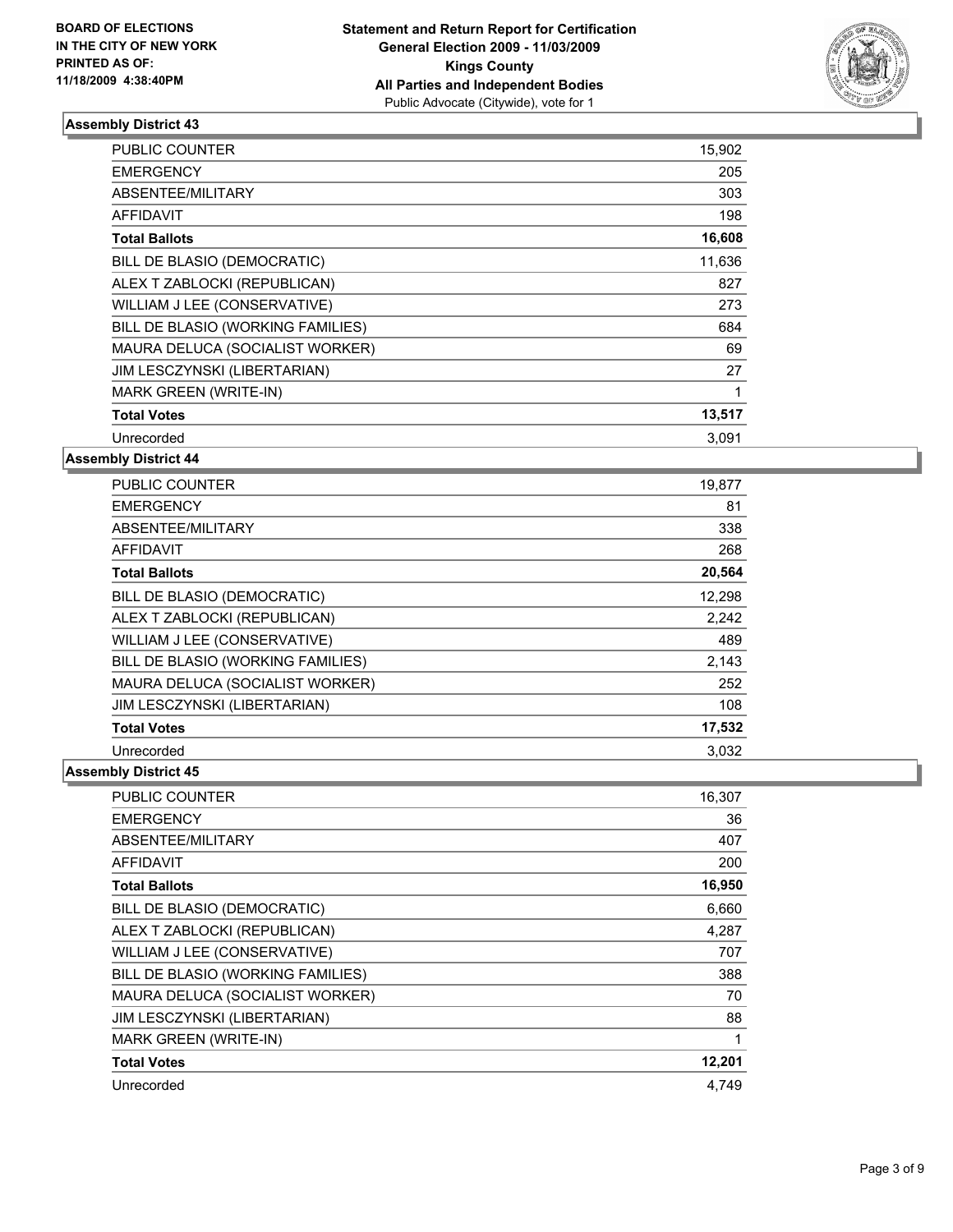

| <b>PUBLIC COUNTER</b>             | 18,584 |
|-----------------------------------|--------|
| <b>EMERGENCY</b>                  | 173    |
| ABSENTEE/MILITARY                 | 506    |
| AFFIDAVIT                         | 262    |
| <b>Total Ballots</b>              | 19,525 |
| BILL DE BLASIO (DEMOCRATIC)       | 8,483  |
| ALEX T ZABLOCKI (REPUBLICAN)      | 4,211  |
| WILLIAM J LEE (CONSERVATIVE)      | 660    |
| BILL DE BLASIO (WORKING FAMILIES) | 499    |
| MAURA DELUCA (SOCIALIST WORKER)   | 104    |
| JIM LESCZYNSKI (LIBERTARIAN)      | 71     |
| <b>Total Votes</b>                | 14,028 |
| Unrecorded                        | 5,497  |

## **Assembly District 47**

| <b>PUBLIC COUNTER</b>             | 13,584 |
|-----------------------------------|--------|
| <b>EMERGENCY</b>                  | 156    |
| ABSENTEE/MILITARY                 | 340    |
| AFFIDAVIT                         | 129    |
| <b>Total Ballots</b>              | 14,209 |
| BILL DE BLASIO (DEMOCRATIC)       | 6,065  |
| ALEX T ZABLOCKI (REPUBLICAN)      | 3,118  |
| WILLIAM J LEE (CONSERVATIVE)      | 587    |
| BILL DE BLASIO (WORKING FAMILIES) | 357    |
| MAURA DELUCA (SOCIALIST WORKER)   | 110    |
| JIM LESCZYNSKI (LIBERTARIAN)      | 45     |
| <b>ABSTAIN (WRITE-IN)</b>         | 1      |
| <b>Total Votes</b>                | 10,283 |
| Unrecorded                        | 3,926  |

| <b>PUBLIC COUNTER</b>             | 17,325 |
|-----------------------------------|--------|
| <b>EMERGENCY</b>                  | 552    |
| ABSENTEE/MILITARY                 | 256    |
| <b>AFFIDAVIT</b>                  | 212    |
| <b>Total Ballots</b>              | 18,345 |
| BILL DE BLASIO (DEMOCRATIC)       | 8,851  |
| ALEX T ZABLOCKI (REPUBLICAN)      | 3,231  |
| WILLIAM J LEE (CONSERVATIVE)      | 860    |
| BILL DE BLASIO (WORKING FAMILIES) | 534    |
| MAURA DELUCA (SOCIALIST WORKER)   | 50     |
| JIM LESCZYNSKI (LIBERTARIAN)      | 45     |
| BENZION GOLDMAN (WRITE-IN)        | 1      |
| JOHN GAMBLING (WRITE-IN)          | 1      |
| SHAYA MARCUS (WRITE-IN)           | 1      |
| <b>Total Votes</b>                | 13,574 |
| Unrecorded                        | 4.771  |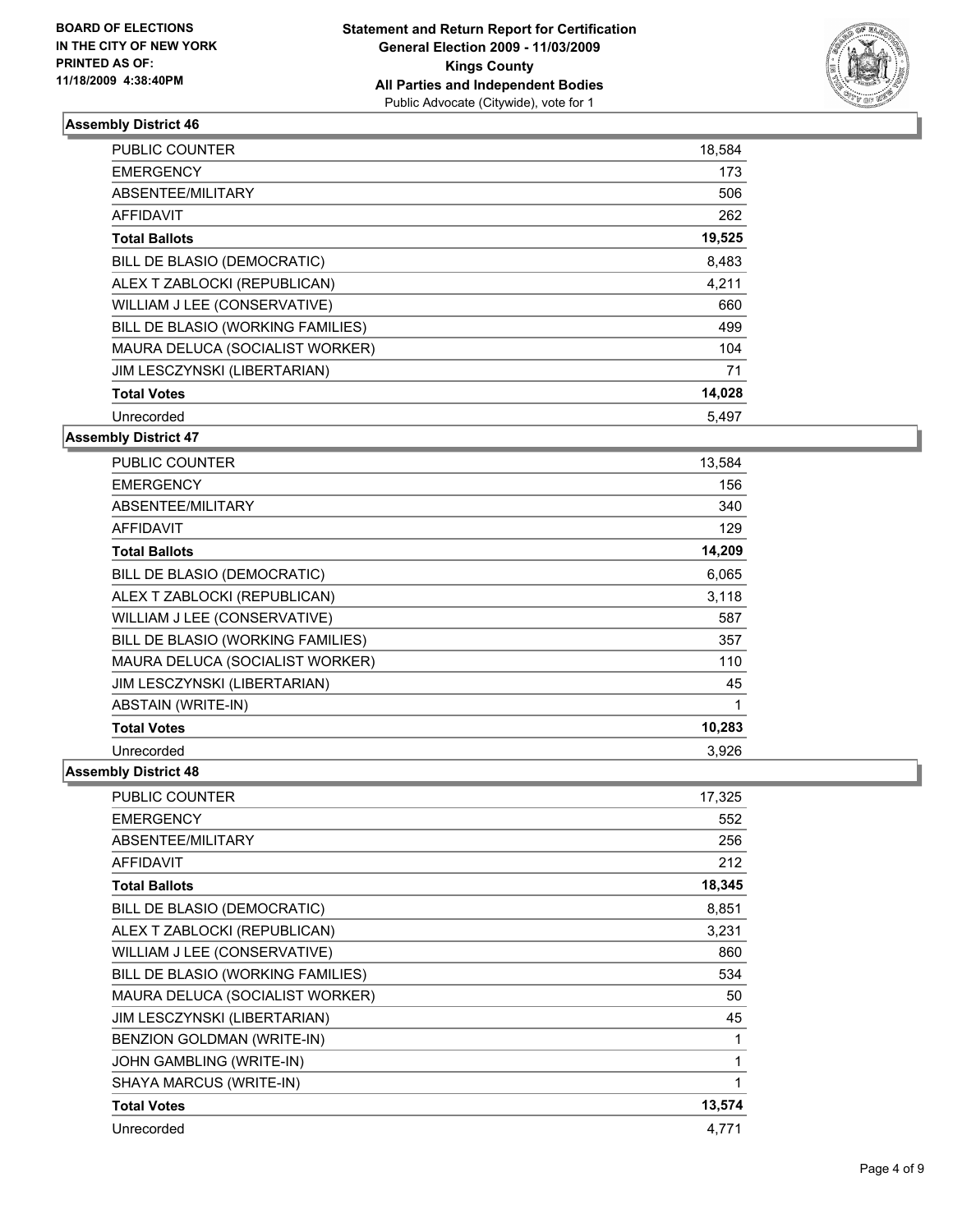

| <b>PUBLIC COUNTER</b>             | 12,854      |
|-----------------------------------|-------------|
| <b>EMERGENCY</b>                  | 23          |
| ABSENTEE/MILITARY                 | 248         |
| <b>AFFIDAVIT</b>                  | 157         |
| <b>Total Ballots</b>              | 13,282      |
| BILL DE BLASIO (DEMOCRATIC)       | 5,890       |
| ALEX T ZABLOCKI (REPUBLICAN)      | 2,679       |
| WILLIAM J LEE (CONSERVATIVE)      | 653         |
| BILL DE BLASIO (WORKING FAMILIES) | 380         |
| MAURA DELUCA (SOCIALIST WORKER)   | 79          |
| JIM LESCZYNSKI (LIBERTARIAN)      | 44          |
| <b>MARK GREEN (WRITE-IN)</b>      | $\mathbf 1$ |
| <b>Total Votes</b>                | 9,726       |
| Unrecorded                        | 3,556       |

**Assembly District 50**

| <b>PUBLIC COUNTER</b>             | 15,934 |
|-----------------------------------|--------|
| <b>EMERGENCY</b>                  | 116    |
| ABSENTEE/MILITARY                 | 179    |
| <b>AFFIDAVIT</b>                  | 242    |
| <b>Total Ballots</b>              | 16,471 |
| BILL DE BLASIO (DEMOCRATIC)       | 9,313  |
| ALEX T ZABLOCKI (REPUBLICAN)      | 1,401  |
| WILLIAM J LEE (CONSERVATIVE)      | 333    |
| BILL DE BLASIO (WORKING FAMILIES) | 1,131  |
| MAURA DELUCA (SOCIALIST WORKER)   | 243    |
| JIM LESCZYNSKI (LIBERTARIAN)      | 114    |
| MARK GREEN (WRITE-IN)             | 2      |
| NORMAN SIEGAL (WRITE-IN)          | 1      |
| <b>Total Votes</b>                | 12,538 |
| Unrecorded                        | 3.933  |

| <b>PUBLIC COUNTER</b>             | 10,301 |
|-----------------------------------|--------|
| <b>EMERGENCY</b>                  | 35     |
| ABSENTEE/MILITARY                 | 133    |
| <b>AFFIDAVIT</b>                  | 134    |
| <b>Total Ballots</b>              | 10,603 |
| BILL DE BLASIO (DEMOCRATIC)       | 5,858  |
| ALEX T ZABLOCKI (REPUBLICAN)      | 1,166  |
| WILLIAM J LEE (CONSERVATIVE)      | 283    |
| BILL DE BLASIO (WORKING FAMILIES) | 606    |
| MAURA DELUCA (SOCIALIST WORKER)   | 109    |
| JIM LESCZYNSKI (LIBERTARIAN)      | 39     |
| MARK GREEN (WRITE-IN)             | 1      |
| <b>Total Votes</b>                | 8,062  |
| Unrecorded                        | 2,541  |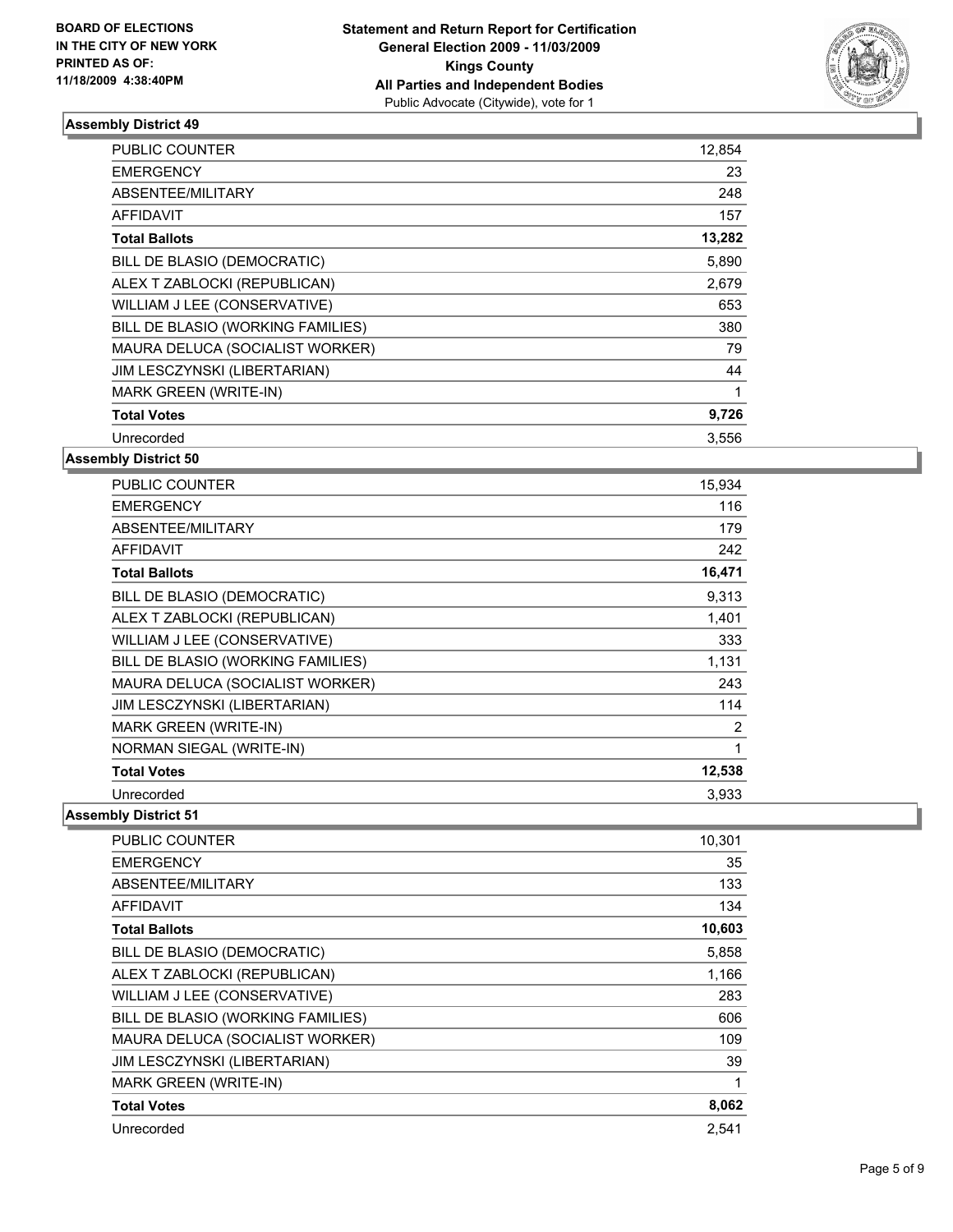

| PUBLIC COUNTER                    | 25,510 |
|-----------------------------------|--------|
| <b>EMERGENCY</b>                  | 181    |
| ABSENTEE/MILITARY                 | 518    |
| <b>AFFIDAVIT</b>                  | 322    |
| <b>Total Ballots</b>              | 26,531 |
| BILL DE BLASIO (DEMOCRATIC)       | 17,531 |
| ALEX T ZABLOCKI (REPUBLICAN)      | 1,934  |
| WILLIAM J LEE (CONSERVATIVE)      | 410    |
| BILL DE BLASIO (WORKING FAMILIES) | 3,287  |
| MAURA DELUCA (SOCIALIST WORKER)   | 472    |
| JIM LESCZYNSKI (LIBERTARIAN)      | 183    |
| ALYSSA GREENBERG (WRITE-IN)       | 1      |
| CURTIS SLIWA (WRITE-IN)           | 1      |
| NORMAN SIEGEL (WRITE-IN)          | 3      |
| <b>Total Votes</b>                | 23,822 |
| Unrecorded                        | 2,709  |

### **Assembly District 53**

| <b>PUBLIC COUNTER</b>             | 14,680 |
|-----------------------------------|--------|
| <b>EMERGENCY</b>                  | 55     |
| ABSENTEE/MILITARY                 | 114    |
| <b>AFFIDAVIT</b>                  | 235    |
| <b>Total Ballots</b>              | 15,084 |
| BILL DE BLASIO (DEMOCRATIC)       | 7,464  |
| ALEX T ZABLOCKI (REPUBLICAN)      | 687    |
| WILLIAM J LEE (CONSERVATIVE)      | 232    |
| BILL DE BLASIO (WORKING FAMILIES) | 2,160  |
| MAURA DELUCA (SOCIALIST WORKER)   | 201    |
| JIM LESCZYNSKI (LIBERTARIAN)      | 64     |
| MARK GREEN (WRITE-IN)             | 1      |
| <b>Total Votes</b>                | 10,809 |
| Unrecorded                        | 4.275  |

| <b>PUBLIC COUNTER</b>             | 10,950 |
|-----------------------------------|--------|
| <b>EMERGENCY</b>                  | 58     |
| ABSENTEE/MILITARY                 | 68     |
| <b>AFFIDAVIT</b>                  | 179    |
| <b>Total Ballots</b>              | 11,255 |
| BILL DE BLASIO (DEMOCRATIC)       | 7,225  |
| ALEX T ZABLOCKI (REPUBLICAN)      | 576    |
| WILLIAM J LEE (CONSERVATIVE)      | 195    |
| BILL DE BLASIO (WORKING FAMILIES) | 523    |
| MAURA DELUCA (SOCIALIST WORKER)   | 82     |
| JIM LESCZYNSKI (LIBERTARIAN)      | 30     |
| <b>Total Votes</b>                | 8,631  |
| Unrecorded                        | 2.624  |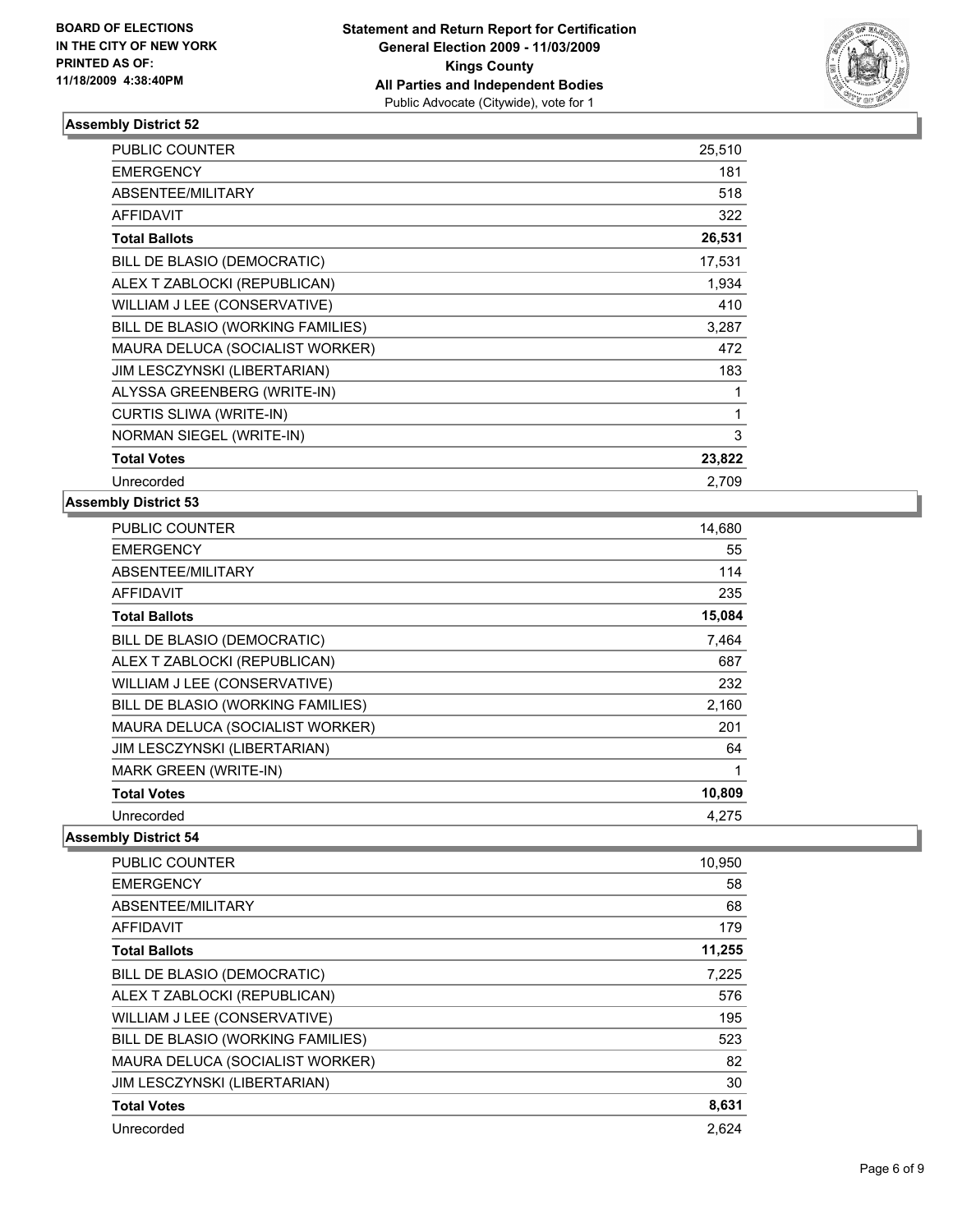

| PUBLIC COUNTER                    | 13,267 |
|-----------------------------------|--------|
| <b>EMERGENCY</b>                  | 45     |
| ABSENTEE/MILITARY                 | 146    |
| <b>AFFIDAVIT</b>                  | 197    |
| <b>Total Ballots</b>              | 13,655 |
| BILL DE BLASIO (DEMOCRATIC)       | 10,012 |
| ALEX T ZABLOCKI (REPUBLICAN)      | 351    |
| WILLIAM J LEE (CONSERVATIVE)      | 137    |
| BILL DE BLASIO (WORKING FAMILIES) | 374    |
| MAURA DELUCA (SOCIALIST WORKER)   | 39     |
| JIM LESCZYNSKI (LIBERTARIAN)      | 22     |
| <b>Total Votes</b>                | 10,935 |
| Unrecorded                        | 2,720  |

## **Assembly District 56**

| <b>PUBLIC COUNTER</b>             | 16,348 |
|-----------------------------------|--------|
| <b>EMERGENCY</b>                  | 358    |
| ABSENTEE/MILITARY                 | 216    |
| <b>AFFIDAVIT</b>                  | 253    |
| <b>Total Ballots</b>              | 17,175 |
| BILL DE BLASIO (DEMOCRATIC)       | 11,897 |
| ALEX T ZABLOCKI (REPUBLICAN)      | 320    |
| WILLIAM J LEE (CONSERVATIVE)      | 186    |
| BILL DE BLASIO (WORKING FAMILIES) | 1,202  |
| MAURA DELUCA (SOCIALIST WORKER)   | 99     |
| JIM LESCZYNSKI (LIBERTARIAN)      | 33     |
| <b>MARK GREEN (WRITE-IN)</b>      | 3      |
| NORMAN SEIGEL (WRITE-IN)          | 1      |
| <b>NORMAN SIEGEL (WRITE-IN)</b>   | 1      |
| <b>Total Votes</b>                | 13,742 |
| Unrecorded                        | 3,433  |

| <b>PUBLIC COUNTER</b>             | 19,952 |
|-----------------------------------|--------|
| <b>EMERGENCY</b>                  | 106    |
| ABSENTEE/MILITARY                 | 331    |
| <b>AFFIDAVIT</b>                  | 321    |
| <b>Total Ballots</b>              | 20,710 |
| BILL DE BLASIO (DEMOCRATIC)       | 15,027 |
| ALEX T ZABLOCKI (REPUBLICAN)      | 500    |
| WILLIAM J LEE (CONSERVATIVE)      | 160    |
| BILL DE BLASIO (WORKING FAMILIES) | 1,811  |
| MAURA DELUCA (SOCIALIST WORKER)   | 205    |
| JIM LESCZYNSKI (LIBERTARIAN)      | 69     |
| NORMAN SIEGEL (WRITE-IN)          | 1      |
| ROXALANA JORDAN (WRITE-IN)        | 1      |
| <b>Total Votes</b>                | 17,774 |
| Unrecorded                        | 2,936  |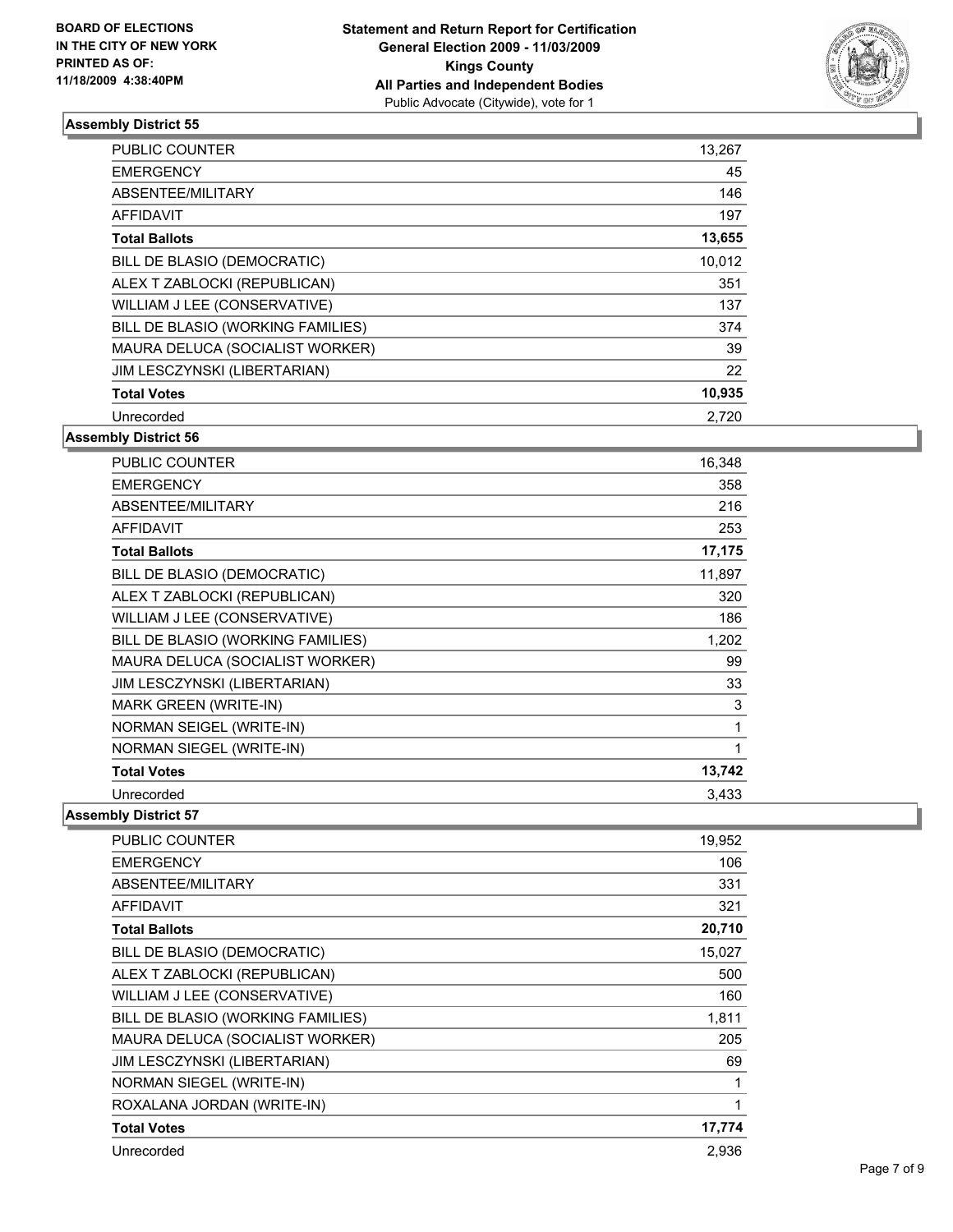

| <b>PUBLIC COUNTER</b>             | 15,517 |
|-----------------------------------|--------|
| <b>EMERGENCY</b>                  | 426    |
| ABSENTEE/MILITARY                 | 375    |
| <b>AFFIDAVIT</b>                  | 158    |
| <b>Total Ballots</b>              | 16,476 |
| BILL DE BLASIO (DEMOCRATIC)       | 12,493 |
| ALEX T ZABLOCKI (REPUBLICAN)      | 382    |
| WILLIAM J LEE (CONSERVATIVE)      | 209    |
| BILL DE BLASIO (WORKING FAMILIES) | 345    |
| MAURA DELUCA (SOCIALIST WORKER)   | 35     |
| JIM LESCZYNSKI (LIBERTARIAN)      | 21     |
| <b>Total Votes</b>                | 13,485 |
| Unrecorded                        | 2,991  |

**Assembly District 59**

| <b>PUBLIC COUNTER</b>             | 18,603         |
|-----------------------------------|----------------|
| <b>EMERGENCY</b>                  | 223            |
| ABSENTEE/MILITARY                 | 311            |
| <b>AFFIDAVIT</b>                  | 136            |
| <b>Total Ballots</b>              | 19,273         |
| BILL DE BLASIO (DEMOCRATIC)       | 11,352         |
| ALEX T ZABLOCKI (REPUBLICAN)      | 3,060          |
| WILLIAM J LEE (CONSERVATIVE)      | 716            |
| BILL DE BLASIO (WORKING FAMILIES) | 411            |
| MAURA DELUCA (SOCIALIST WORKER)   | 70             |
| JIM LESCZYNSKI (LIBERTARIAN)      | 62             |
| STEWART B MILSTEIN (WRITE-IN)     | $\overline{2}$ |
| <b>Total Votes</b>                | 15,673         |
| Unrecorded                        | 3.600          |

| PUBLIC COUNTER                    | 8,018 |
|-----------------------------------|-------|
| <b>EMERGENCY</b>                  | 124   |
| ABSENTEE/MILITARY                 | 164   |
| <b>AFFIDAVIT</b>                  | 88    |
| <b>Total Ballots</b>              | 8,394 |
| BILL DE BLASIO (DEMOCRATIC)       | 3,730 |
| ALEX T ZABLOCKI (REPUBLICAN)      | 2,016 |
| WILLIAM J LEE (CONSERVATIVE)      | 531   |
| BILL DE BLASIO (WORKING FAMILIES) | 308   |
| MAURA DELUCA (SOCIALIST WORKER)   | 56    |
| JIM LESCZYNSKI (LIBERTARIAN)      | 42    |
| <b>Total Votes</b>                | 6,683 |
| Unrecorded                        | 1.711 |